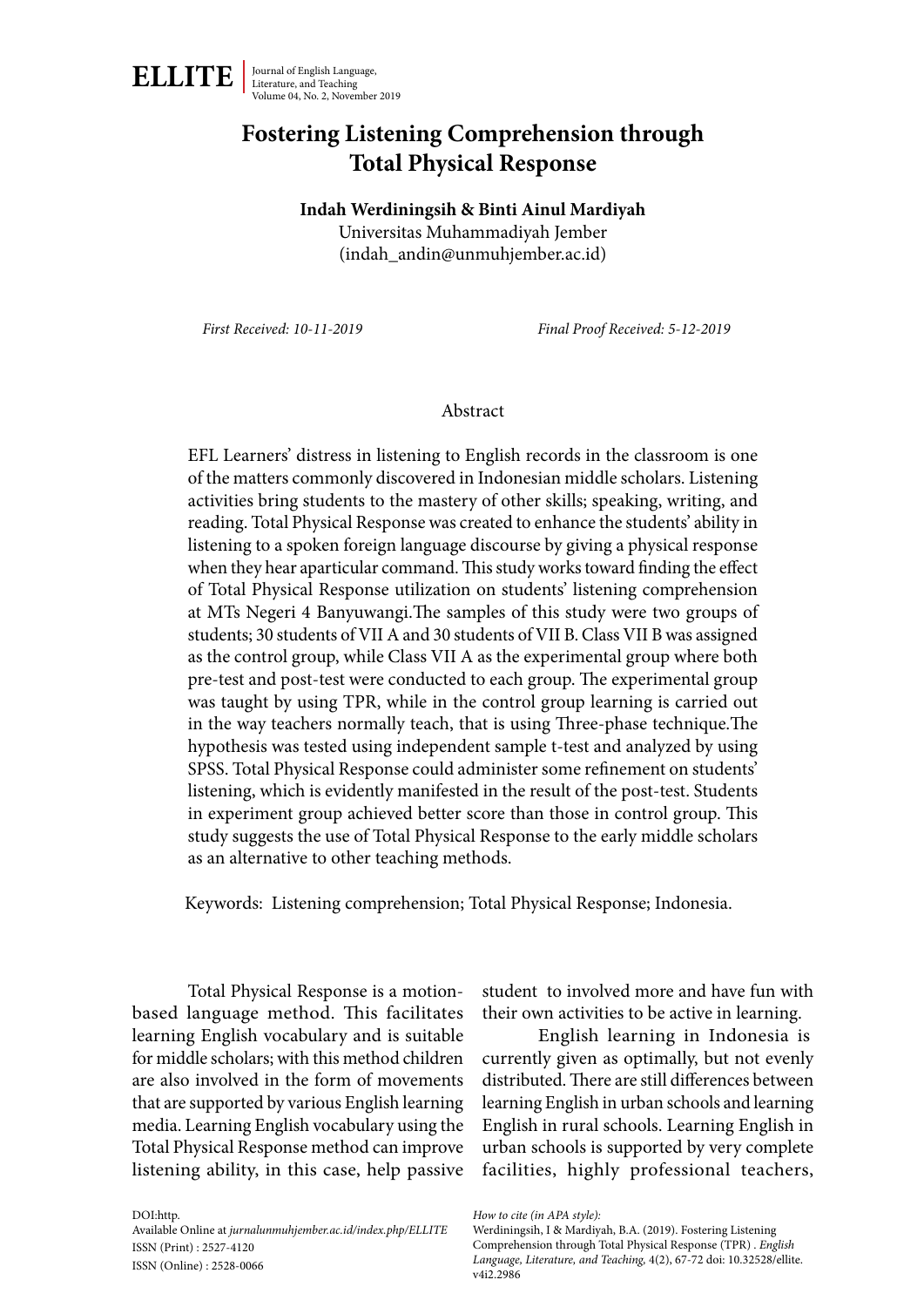supporting books, and even more often urban schools that provide special rooms as English laboratory rooms. This has a profound effect on students' learning outcomes. Whereas, English learning in a rural school still has limited facilities, they only provided textbooks and student worksheets (LKS) are given as a guide in English class. So the learning outcomes of English subjects obtained are below average.

MTs Negeri 4 Banyuwangi is a suburban school located in the western area of the Banyuwangi region. Listening comprehension that is applied in class VIIMTs Negeri 4 Banyuwangi is still less effective because the it is oriented towards teachercentered method, based on observations it can be said that students show enthusiasm at the beginning of learning, but this does not last long, the learning problems experienced by students are students less accustomed to listen to English records.Students find it difficult to understand what the content of the records is and what is taught by the teacher, and this has an effect on student learning outcomes.

Based on observation done by the researcher, problems were identified, such as 1) the students of Class VII MTsN 4 Banyuwangi were lacking of interest in learning listening. These students seemed to lose interest in learning when it is related to listening. They perceive that listening is not fun. 2) The level of understanding of class VII students of MTsN 4 Banyuwangi at listening skills is still low. It was found through the students' score on regular listening tasks and the interview result with the teacher. 3) Students of class VII MTsN 4 Banyuwangi quickly get bored when they study listening. It is possibly related to their low interest. 4) Not only that the interest in listening is low, students of class VII MTsN 4 Banyuwangi also consider that English, listening in particular, is difficult to learn. Probably, the teacher has not induced effective learning strategies during his teaching. 5) Lack of material in the form of text books and supporting facilities such as recordings, CDs, learning tapes or recordings, especially in teaching listening skills to students of class VII MTsN 4 Banyuwangi.

It is undeniable that active classroom participation, especially in listening, played an important role in the success of language learning (Tatar, 2005).In mastering second language skill, the students should be able to catch the ideas delivered by the other interlocutor. Understanding the target language can only be achieved by acquiring listening skill as it is the ability to identify and make into sense what the opponent says or speaks.

A good listening skill can help the students to become improve their second language acquisition, in this case is English. It is a consequential skill which provides learners with some of valuable linguistic inputs; it has a significant role in human communication and given the fact that listening is influential not only to understand the language but also to learn it (Rost, 2002).

According to Nadig (2013), listening comprehension involves complex processes of understanding and making sense of spoken language. These involve identifying speech sounds, comprehending the meaning of individual words, and understanding the syntax of sentences (Pourhose in Gilakjani & Sabouri, 2016).

Listening comprehension is now generally acknowledged as high-ranked facet of language learning; notwithstanding, much work endures to be done in both theory and practice (Morley, 2001). In a study about listening comprehension by Suryanti (2002), it was indicated that listening was not an easy subject for student to learn. Osada (2004) explains, listening is in fact essential for the language learning but at the same time a compound process. In consequence, the teacher has to appropriately develop a good strategy to initiate the process.

When teaching listening, a teacher should use a strategy or technique which is effective to release the students' stress, make the lesson more enjoyable, and enumerate longterm effect for them. It is also closely related to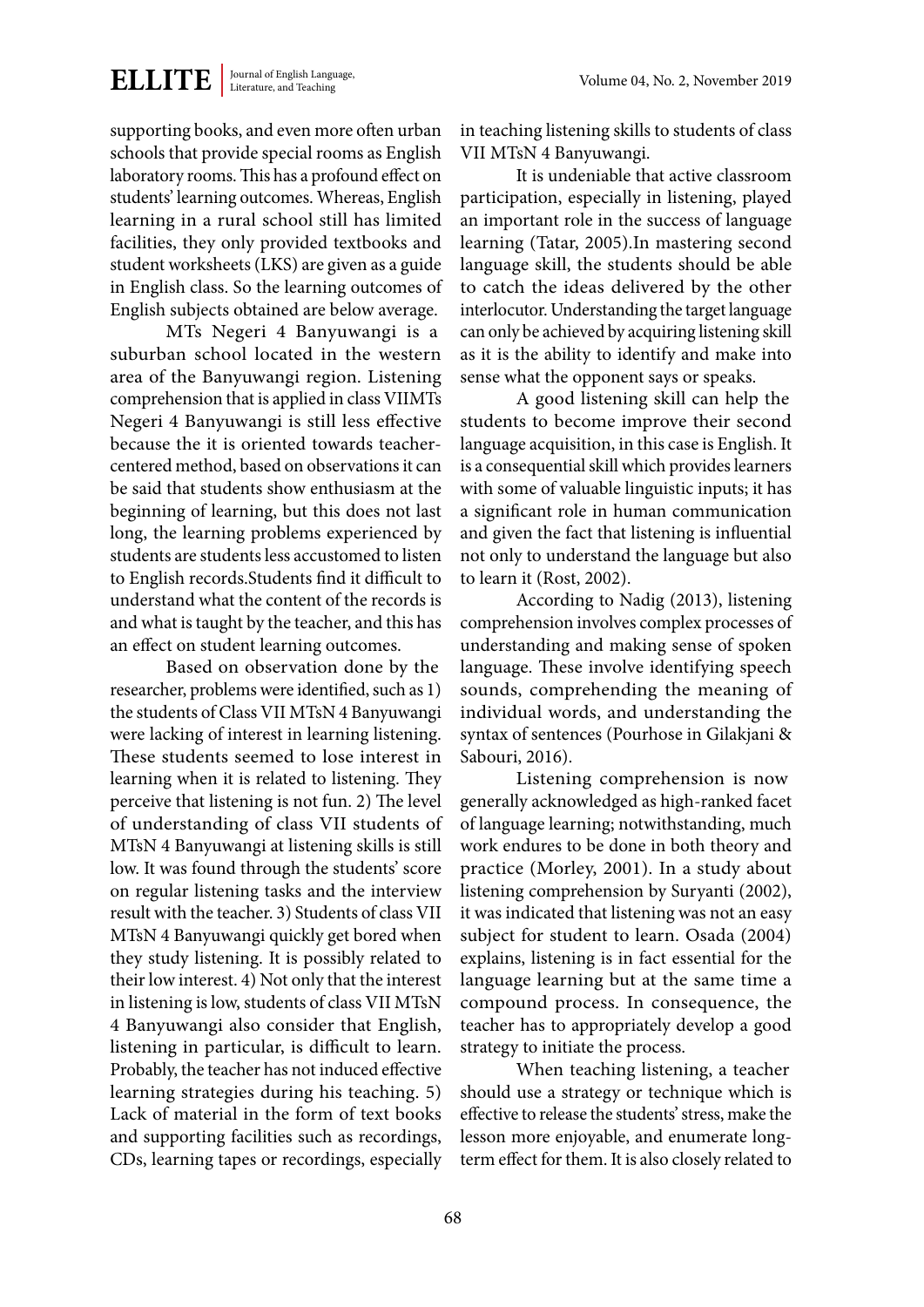the way to acquire first language. Total Physical Response (TPR) may be an alternative way to improve the student's listening comprehension, because the process is similar to acquiring first language.

The strategy of TPR is to make the students listen to instruction in a foreign language and instantly execute with a physical action (Asher 1968, p.7). TPR is a method that is unpretentious in terms of linguistic production and that requires game like movement reduces learner stress, and creates a constructive mood in the learner, which facilities learning (Richards and Rodgers 2001, p.73). The method was adopted from the way children learn language, particularly by listening to the command given by the researcher.

Dale in Dimyati (2010) argues that the best way to learn is through direct experience, because it is not just observing but is directly involved in actions and is responsible for the results. The principle of repetition is also still needed in learning activities. The implication of the principle of repetition for students is the awareness of students to do repetitive exercises for one kind of problem. In learning English using the TPR (Total Physical Response) learning method, the material is given through direct movements or direct experience and is given repeatedly, the material given can be in the form of examples or demonstrations of movements which are further described as a form of order given repeatedly and then responded with physical movements by students, commands or material given repeatedly will become a habit until students understand and respond with their physical movements.

Basically there are several emphases put forward by Asher to create a valuable understanding of foreign languages which is called the Comprehension Approach, namely: 1) The ability to understand the command is followed by their body movements, 2) Expertise is obtained through listening which is transferred to other skills; speaking, writing,

and reading, and 3) Teaching must minimize learner's stress levels.

Using physical movements in teaching foreign languages at the level of recognition is actually a tradition that has been done for a long time in language learning called the "Activity Based Teaching Strategy" or "English through Action" which later developed into "Total Physical Response (TPR)." To exemplify the implementation of TPR, the following lesson plan is provided. When introducing the word stand-up, the teacher says the word stand-up while standing, all students stand up while listening to the word stand-up and this is done repeatedly. Implementing this method, the researcher used a simple command like: "Touch your headset, please!" and the students did what the researcher commanded to them. After they had already understood and perform the correct response to the command, the researcher added another one, which must be more complicated compared to the previous one. The second command contains two more nouns: "Put your headset on your head, please!" After the students could make body movement perfectly by following the instruction, the researcher could increase the difficulty level of the command, such as "Take and put your book on my table, take the piece of paper from it and write down your name, please".

When the researcher first gave command to the students, they have some problems adjusting but are able to adjust well eventually due to the habit. For the next step, the researcher chose four students to come up front to be the instructor and to give commands to their classmates. They asked their friends to do what they commanded. It was easy for them to follow the instruction because their friends gave simple commands and it was also a lot of fun for the students when they mistakenly followed the commands.

The aforementioned illustration led two purposes to be shared in this article; they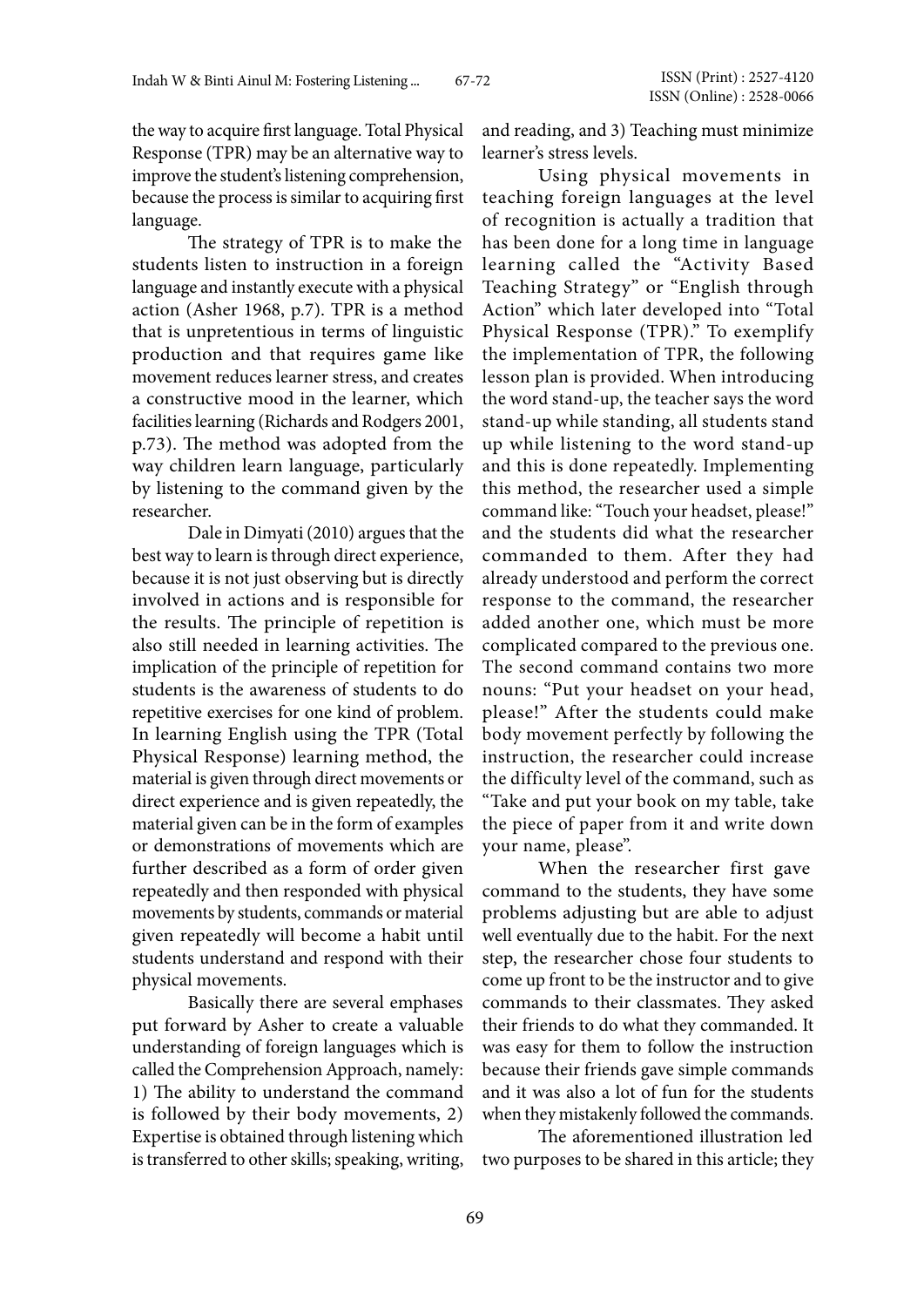**ELLITE** Journal of English Language,

are: to know significant difference in learning achievement of Class VII of MTsN Banyuwangi English listening skills between those taught using the Total Physical Response method and those taught using conventional methods, and to know the effectiveness of the use of the Total Physical Response method in learning English listening skills Class VII of MTsN 4 Banyuwangi.

#### **Method**

The design of the research is a quasiexperimental. As Ary (2010 p. 26) mentioned that experimental research is a study of the effect in systematic manipulation of one variable on another variable.A quasi experimental research was used in this research because it was quite impossible to conduct a true experimental research design (Ary et al., 2010, p.316). In addition, Fraenkel et al (2012, p.270) state that this design uses two already existing groups. Two classes were taken as the research samples, one class becomes the experimental group (E) and the other class the control group (C). The class which is selected to be experimental group given the treatment (X).

The collected data from the listening comprehension test (post test), as the primary data, were analyzed by using t-test formula with SPSS computing system to know whether or not there was a significant effect of using Total Physical Response as a method on listening comprehension.

#### **Results and Discussion**

This research was conducted at MTs Negeri 4 Banyuwangi on May 15 until June 21, 2019. The implementation process began with 1) conducting research on the initial learning process given by the teacher, 2) giving pretests to class VII A and B on Listening, and 3) conducting research on student learning using the TPR method. The final step, analysing the data, was done to determine the effect of the TPR method on student learning outcomes by providing a Post-Test to the students and evaluates the results.

The data obtained in this study are descriptive data using the percentage formula and pre-test and post-test results data on students using t-test. The percentage results are the results of the percentage figures for each instrument in each observation item.

Pre-test is used to know prior knowledge of the students' listening comprehension before the reseacher gave the treatment. The researcher uses multiple-choice tests for this research. The multiple-choice has 4 options for each question. The students should find the best answer based on the question. The test is given twice (pre-test and post-test) with a different question. The test is made in by the researcher and the total for all tests from pretest and post-test is 40 items. The items of the tests consist of 11questions about discriminate sound,14 questions about detect constituents, and 15 questions about recognizing structurefunction. The time to do the test is 60 minutes with the maximum score is 100. The result of pre-test is presented in Table 1.

Table 1 shows the mean score of experimental group's pre-test is 52.67.The mean score of control group's pre-test is 51.33. The result of pre-test score in experimental and control group have the same score of the test. Post-test is used to know prior knowledge of the students' on listening comprehension after the reseacher gave the treatment. The result of post-test can be seen in Table 2.

**Table 1.** The result of pre-test score in experimental and control group

| Statistic | Experimental | Control |
|-----------|--------------|---------|
| Mean      | 52.67        | 51.33   |
| Variance  | 66.782       | 105.057 |
| Minimum   | 35           | 30      |
| Maximum   | 65           | 70      |
| Range     | 30           | 40      |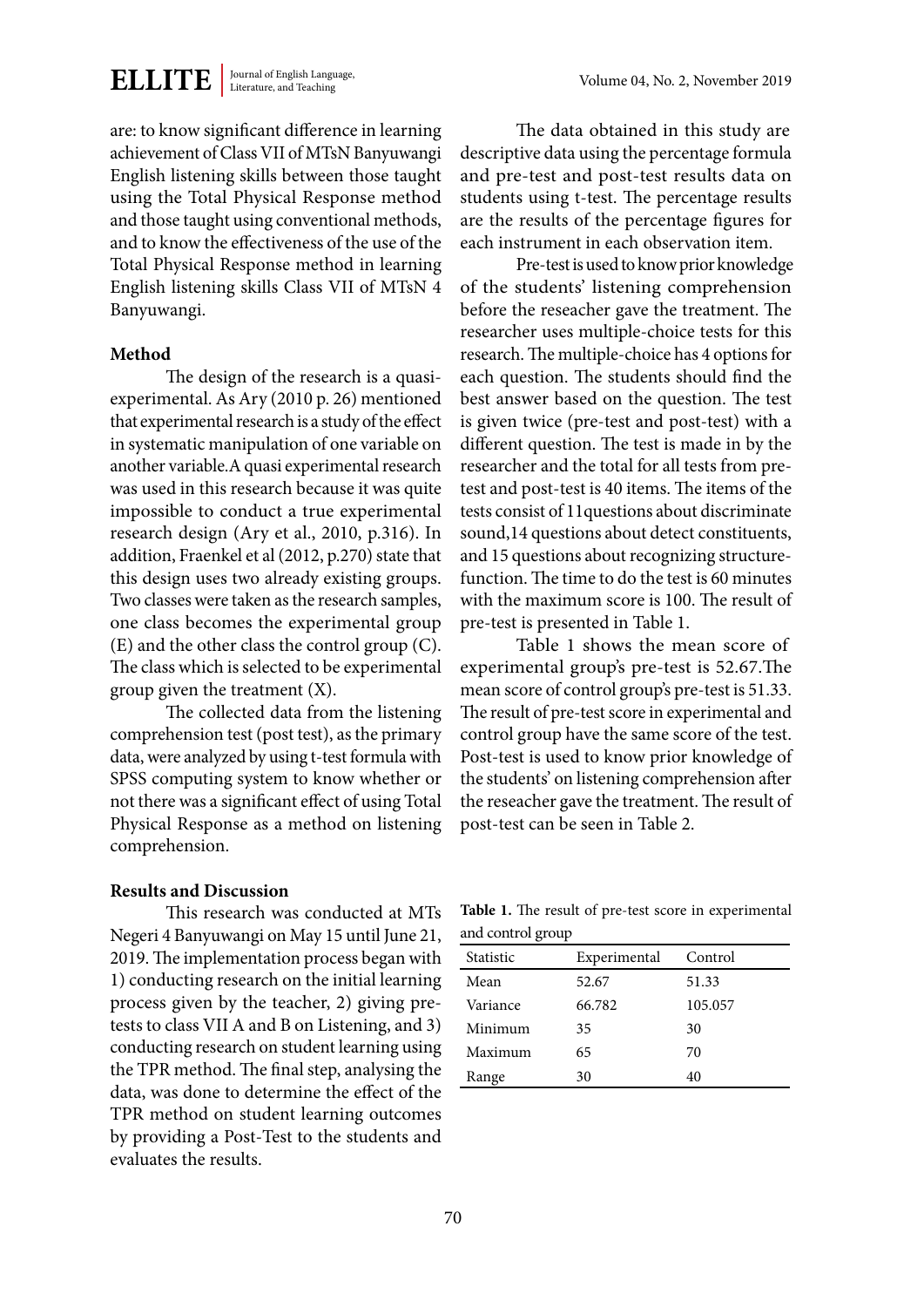| and control group |              |         |  |  |  |  |
|-------------------|--------------|---------|--|--|--|--|
| Statistic         | Experimental | Control |  |  |  |  |
| Mean              | 52.67        | 51.33   |  |  |  |  |
| Variance          | 66.782       | 105.057 |  |  |  |  |
| Minimum           | 35           | 30      |  |  |  |  |
| Maximum           | 65           | 70      |  |  |  |  |
| Range             | 30           | 40      |  |  |  |  |

**Table 2.** The result of post-test score in experimental and control group

Table 2 indicates that the mean score of post test in experimental group is 79.00 and for the mean score of post test in control group is 71.17. After this, data analysis is used to test the hypothesis of the research whether there is a significant difference in the listening of the students who were using Total Physical Response and students who were not. The statistics used in this calculation are the test of normality, the test of homogeneity of variance, and hypothesis testing.

If significance value in the (sig 2-tailed) > 0,05 level significance, the null hypothesis (H0) is accepted and alternative hypothesis (Ha) is rejected. Meanwhile, if the significance value in the (sig 2-tailed) is  $< 0.05$ level significance, the null hypothesis (H0) is rejected and the alternative hypothesis (Ha) is accepted. The result of t-test posttest is in Table 3.

From the above table on the Independent Sample T-test, the Sig. (2- tailed) is 0,002. The data had a significant less than  $< \alpha (0.05)$ . The null hypothesis(H0) is rejected and the alternative hypothesis (Ha) is accepted which means that there is significant effect between students' listening comprehension who were taught by using Total Physical Response and the control group using three-phase technique. In addition, Total Physical Response can solve students' obstacles in listening comprehension as most of them can focus more in doing the command given during the learning process. They focus and follow the instructions well.

Total physical response persuades the students to experience the learning free-stress, used both language and body movement that appropriate to have long term memorable in learning (Larsen-Freeman, 200, p.117). This method was effective to develop the students' listening skill before other skills developed. Using Total Physical Response in teaching made more effective learning in the class (Asher, 1988, p.3-4). Even though the class was really crowded, but they learned to recognize new words through the instructions.

Through this study, several advantages of using the Total Physical Response method in teaching listening for middle scholars have been revealed. 1). This method can encourage students to get invoved actively in the learning process, which can create a more relaxed

|               | Independent Samples Test            |                                                       |     |                            |        |                         |       |                                     |                                                            |             |
|---------------|-------------------------------------|-------------------------------------------------------|-----|----------------------------|--------|-------------------------|-------|-------------------------------------|------------------------------------------------------------|-------------|
|               |                                     | <b>AVADES</b><br>Test for<br>Equality of<br>Varianoes |     | Mest for Equality of Means |        |                         |       |                                     |                                                            |             |
|               |                                     |                                                       | Sig |                            | œ      | Sig<br>$(2 -$<br>taled) | Mean  | Std. Einor<br>Difference Difference | 105%<br>Contidence<br>Interval of the<br><b>Difference</b> |             |
|               |                                     |                                                       |     |                            |        |                         |       |                                     |                                                            | Lower Upper |
| hasi<br>ujian | Equal<br>vananoes<br>assumed        | .969                                                  |     | 104 3.234                  | 58     | .002                    | 7.833 | 2.422                               | 2.985                                                      | 12.682      |
|               | Equal<br>vananoes<br>not<br>assumed |                                                       |     | 3.234                      | 53.590 | 002                     | 7.833 | 2,422                               | 2.970                                                      | 12,690      |

**Table 3.** The result of t-test posttest